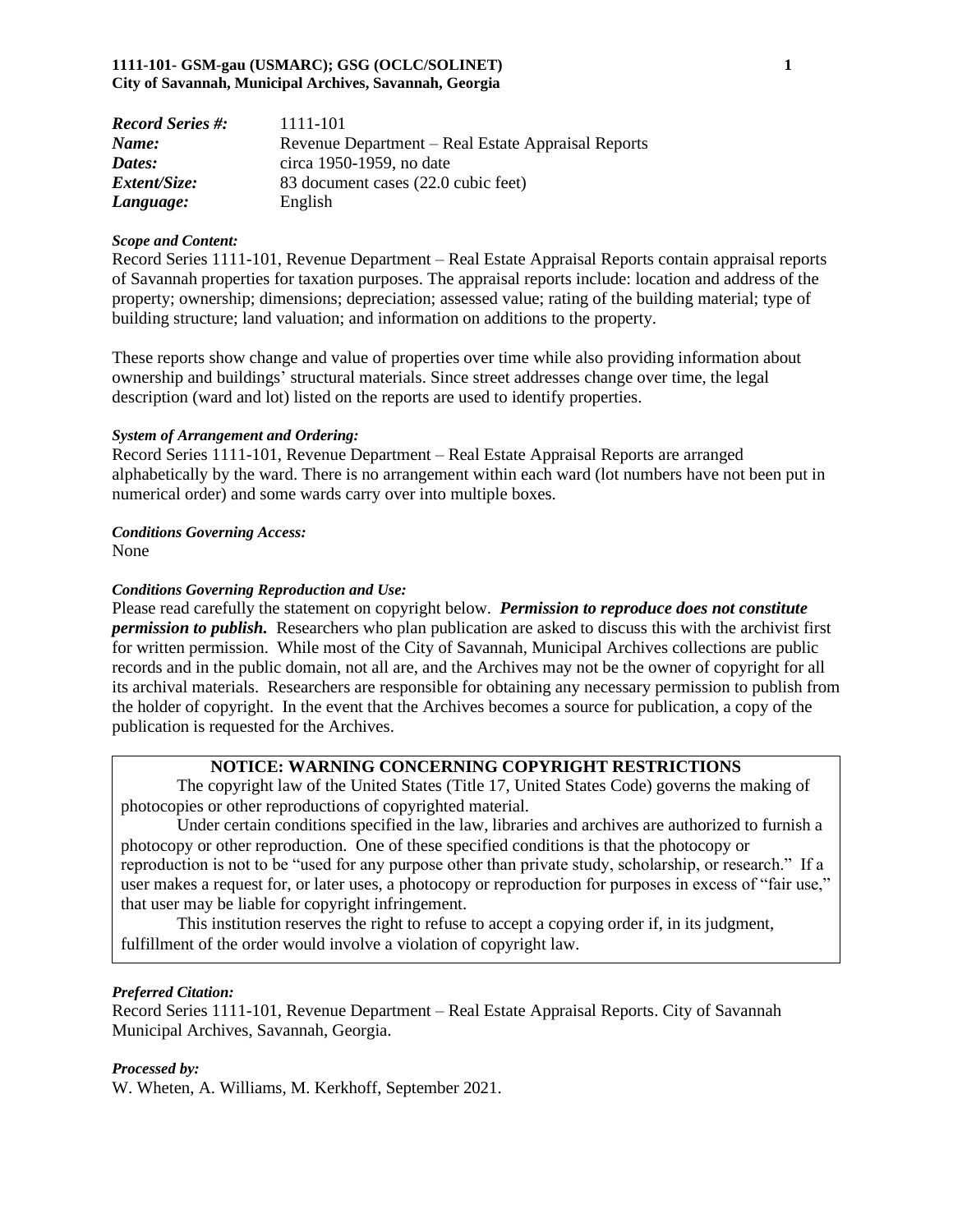*Inventory:*

### *Box #*

*Ward(s)*

## **Box 1111-101-001**

Anderson Anson Atlantic Bacon Bagwell Ballantyne

### **Box 1111-101-002**

Ballantyne (continued) Barry

### **Box 1111-101-003**

Bartow Battery Berrien

## **Box 1111-101-004**

Bevill

## **Box 1111-101-005**

Bouhan Brantley

## **Box 1111-101-006**

Brantley (continued)

### **Box 1111-101-007**

Brantley (continued) Brinkman Brown

### **Box 1111-101-008**

Brownsville Bryan Burney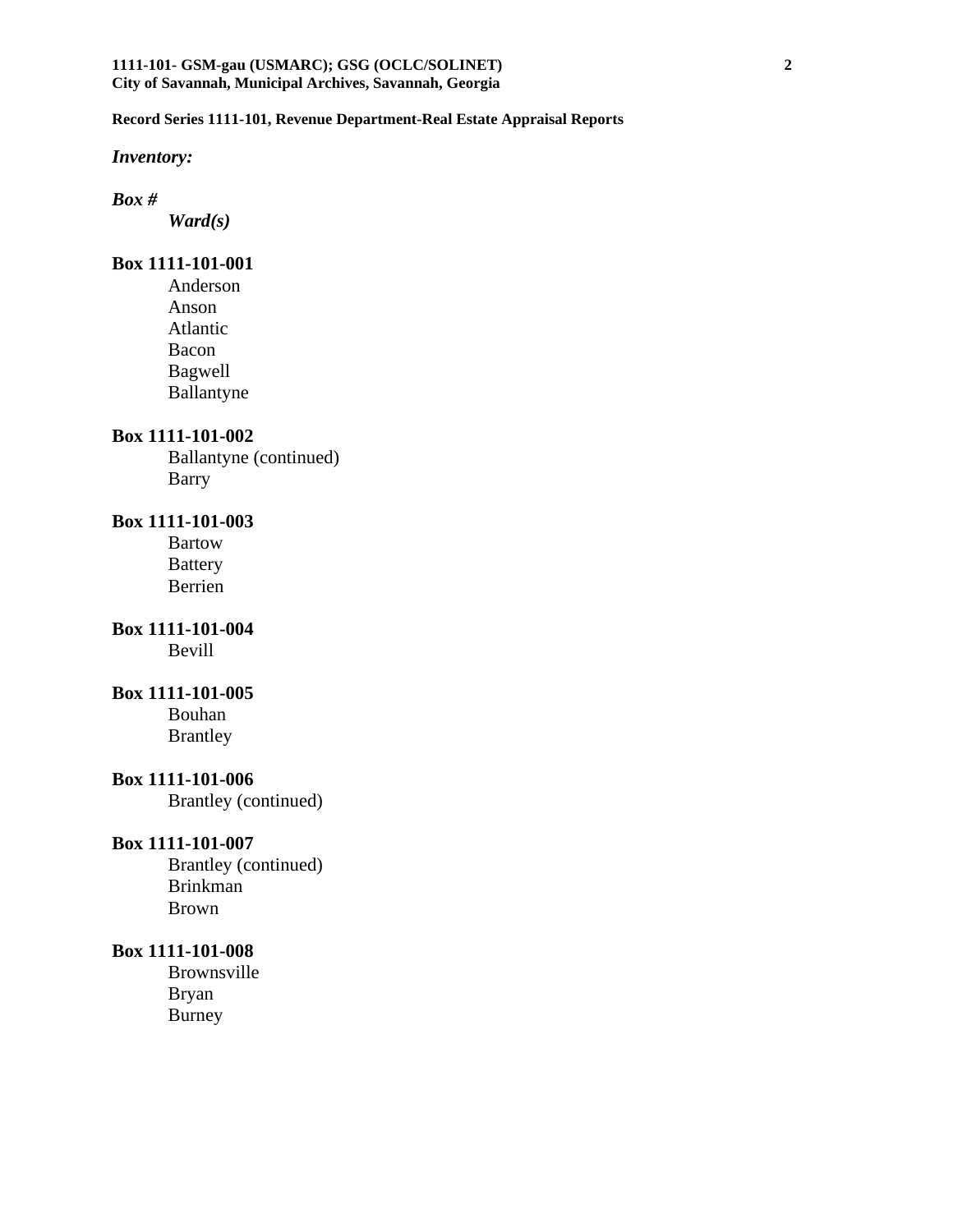#### **Box 1111-101-009**

Burney (continued) Butler Cabell Calhoun Cann

### **Box 1111-101-010**

Cann (continued) Canty

### **Box 1111-101-011**

Canty (continued) Carmichael Carpenters Row Carter Charlton Chatham

# **Box 1111-101-012**

Choctaw Clay

## **Box 1111-101-013**

Clay (continued) Colding

### **Box 1111-101-014**

Colding (continued) Columbia Crawford Crichard or Crickard

## **Box 1111-101-015**

Crichard or Crickard (continued) Cumming Currytown Cuthbert

### **Box 1111-101-016**

Cuthbert (continued) Dale Daniell Dasher Davant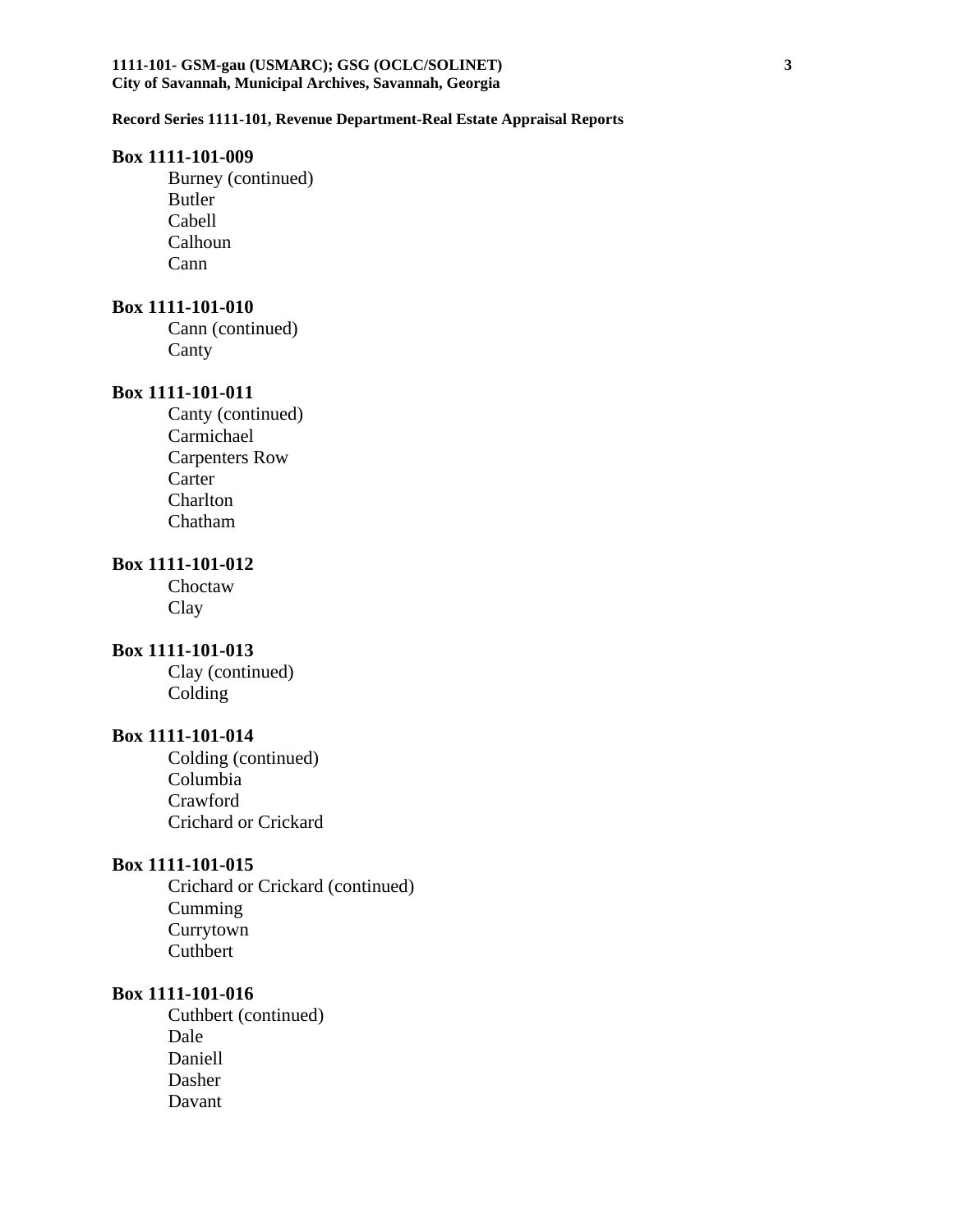### **Box 1111-101-017**

Davis Decker Demere

#### **Box 1111-101-018**

Demere (continued) Derby Dixon Duncan

### **Box 1111-101-019**

Dutton East Crawford Elbert Elliot Estill

### **Box 1111-101-020**

Estill (continued) Falligant Fig Island Fitzgerald

### **Box 1111-101-021**

Fitzgerald (continued) Flannery Forsyth Francis Bartow Franklin

# **Box 1111-101-022**

Friedman

#### **Box 1111-101-023**

Friedman (continued) Fulmer Fulton

## **Box 1111-101-024**

Gallie Gamble Garden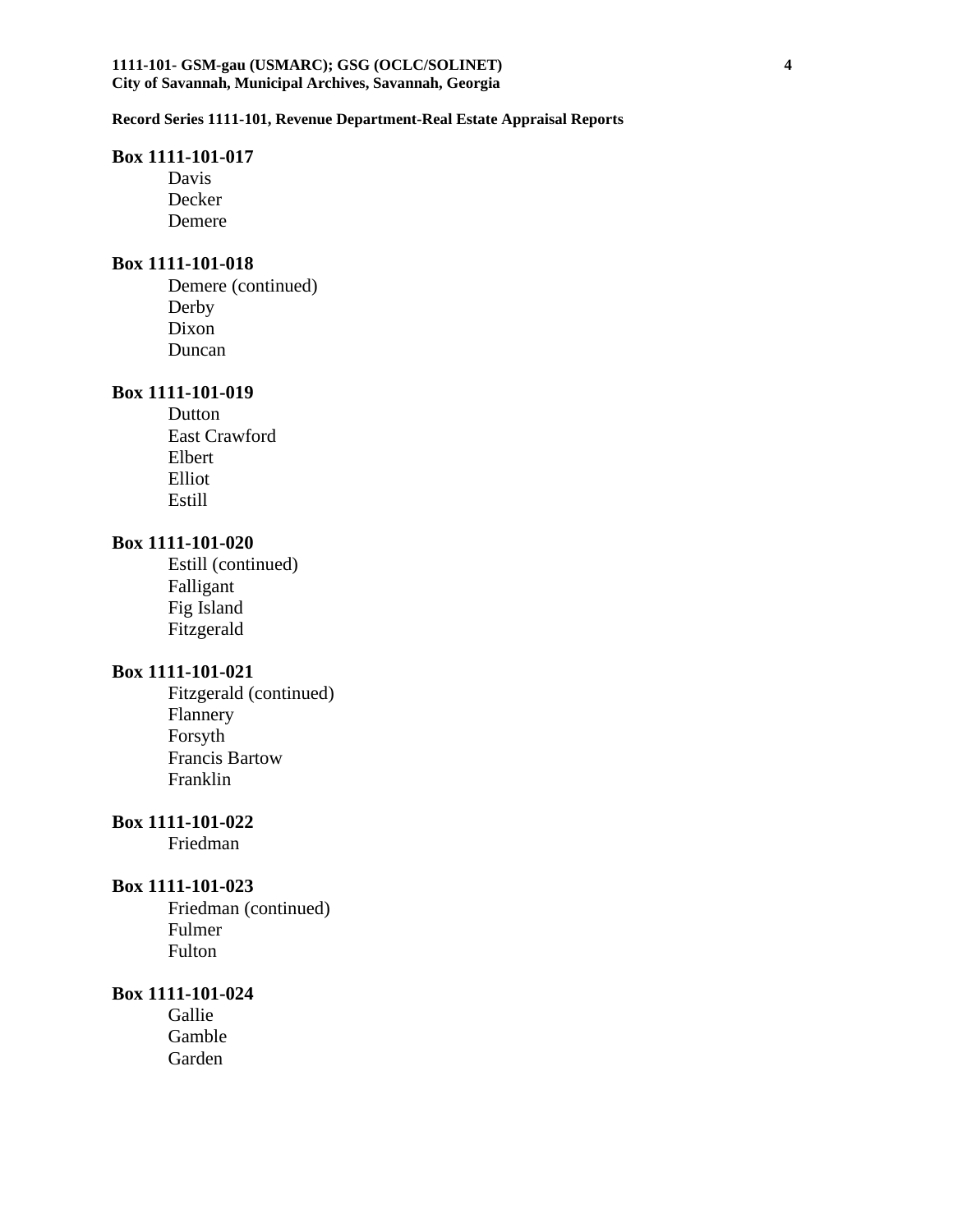#### **1111-101- GSM-gau (USMARC); GSG (OCLC/SOLINET) 5 City of Savannah, Municipal Archives, Savannah, Georgia**

#### **Record Series 1111-101, Revenue Department-Real Estate Appraisal Reports**

### **Box 1111-101-025**

Garden (continued) Garfunkel

## **Box 1111-101-026**

Garrard Gartland Gaston

#### **Box 1111-101-027**

Gaston (continued) Gibbons Gill

### **Box 1111-101-028**

Gill (continued) Gillmerville Glatigny

### **Box 1111-101-029**

Glatigny (continued) Glen

## **Box 1111-101-030**

Glen (continued) Granger Grayson

### **Box 1111-101-031**

Greene Griffin Grimshaw Groover

### **Box 1111-101-032**

Groover (continued) Gue Hardee Harden

### **Box 1111-101-033**

Harden (continued) Hardwick Harman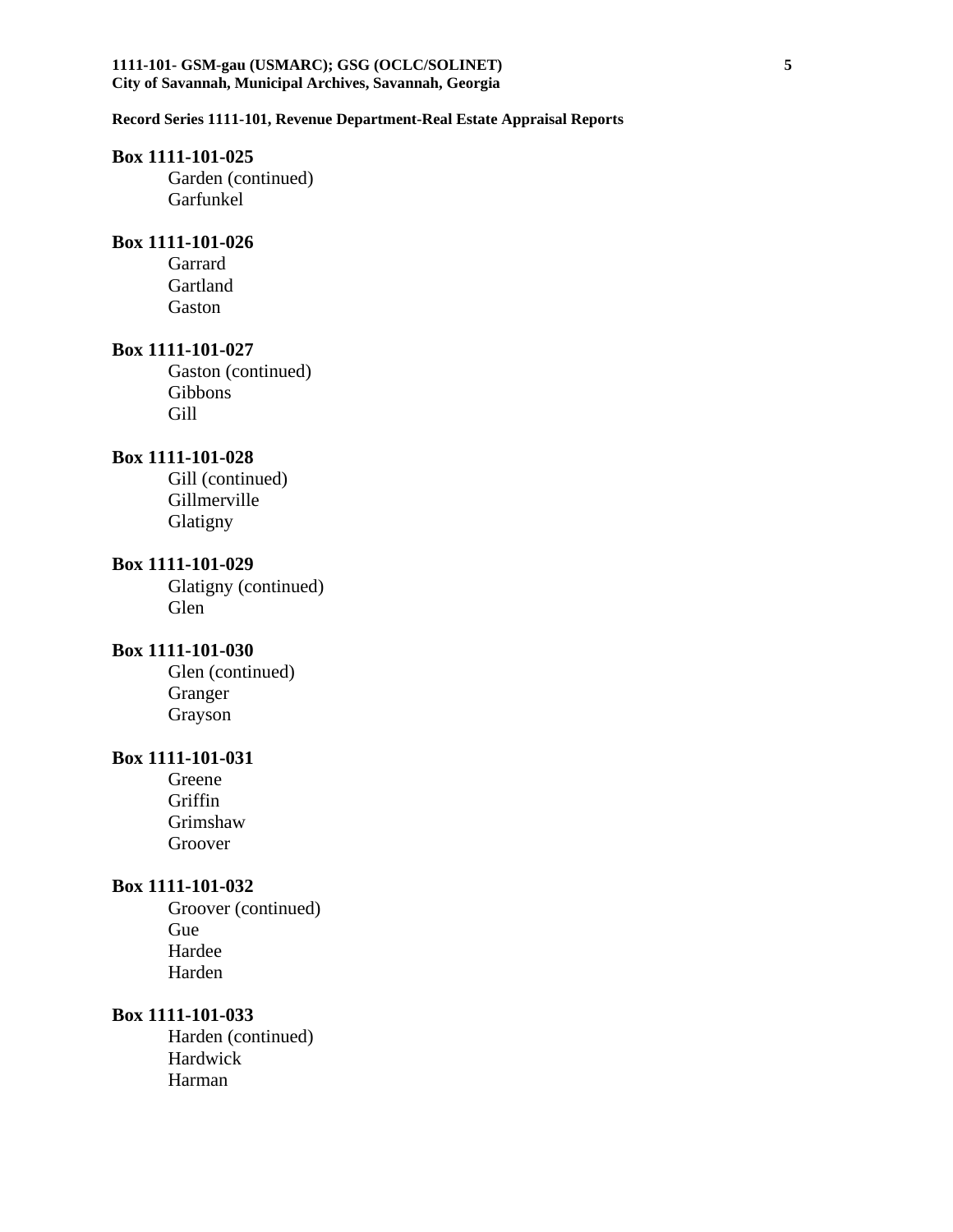#### **1111-101- GSM-gau (USMARC); GSG (OCLC/SOLINET) 6 City of Savannah, Municipal Archives, Savannah, Georgia**

#### **Record Series 1111-101, Revenue Department-Real Estate Appraisal Reports**

#### **Box 1111-101-034**

Harman (continued) Harrison Hawthorne Haywood Heathcote Hester

### **Box 1111-101-035**

Hester (continued) Heyward Hitch

### **Box 1111-101-036**

Hitch (continued) Holton Hornstein

### **Box 1111-101-037**

Hornstein (continued) Houlihan Hoynes

### **Box 1111-101-038**

Hoynes (continued) Hulin

#### **Box 1111-101-039**

Hulin (continued) Hull

### **Box 1111-101-040**

Hull (continued) Hunter Ives Jackson Jasper Jenkins

## **Box 1111-101-041**

Jenkins (continued) Johnston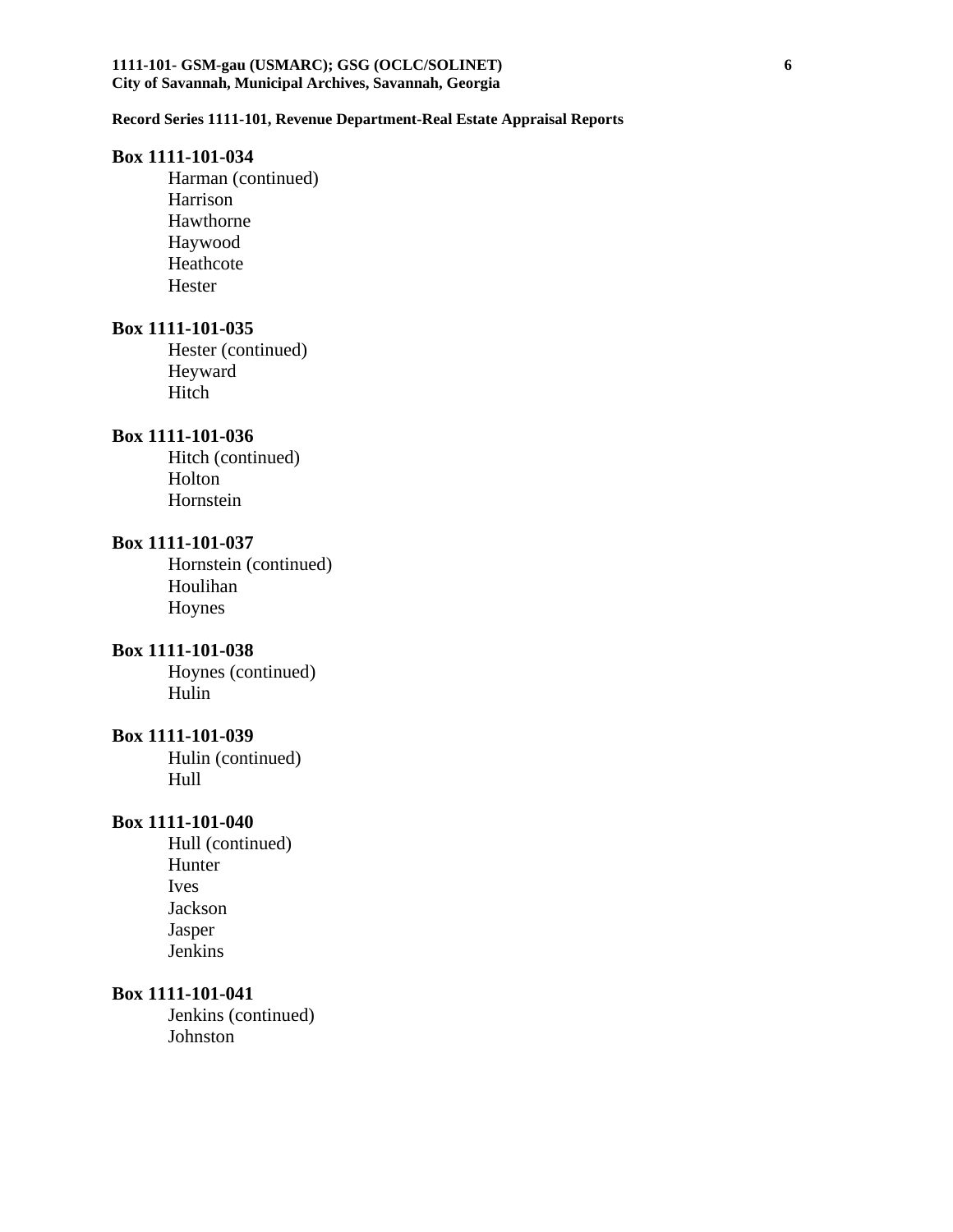### **Box 1111-101-042**

Johnston (continued) Jones Karp

#### **Box 1111-101-043**

Karp (continued) Kehoe

#### **Box 1111-101-044**

Kehoe (continued) Kelly Knight Lafayette

### **Box 1111-101-045**

Lamar Law Lawton Lee

## **Box 111-101-046**

Lester Liberty Lloyd Lovell

## **Box 1111-101-047**

Magazine Marshall McKenna

### **Box 1111-101-048**

McLeod McNamara Meldrim

### **Box 1111-101-049**

Meldrim (continued) Mercer Metts Meyer

## **Box 1111-101-050**

Meyer (continued)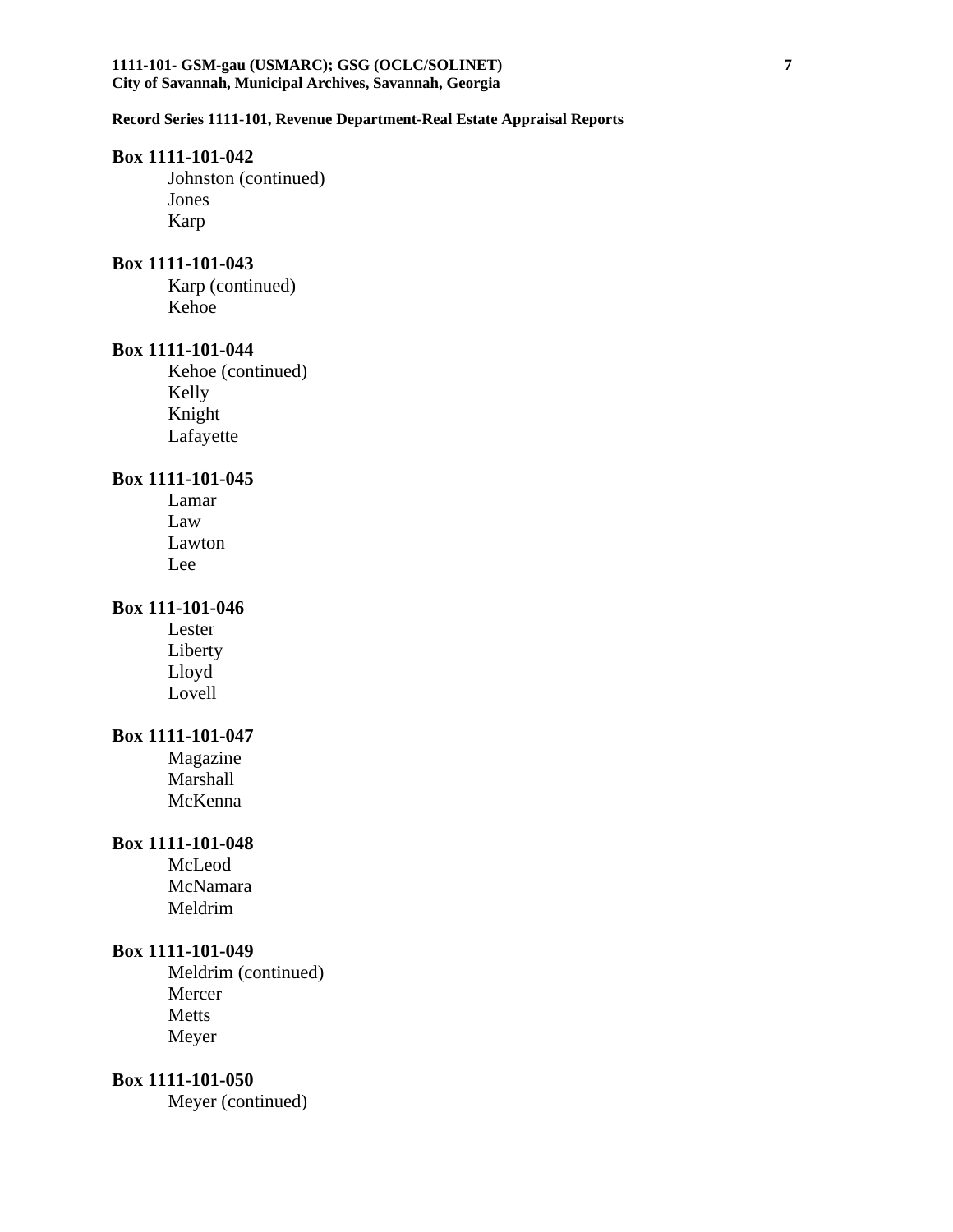#### **1111-101- GSM-gau (USMARC); GSG (OCLC/SOLINET) 8 City of Savannah, Municipal Archives, Savannah, Georgia**

#### **Record Series 1111-101, Revenue Department-Real Estate Appraisal Reports**

### **Box 1111-101-051**

Meyer (continued) Middle Oglethorpe

## **Box 1111-101-052**

Minis Mitchell

### **Box 1111-101-053**

Monterey Mordecai Morel

## **Box 1111-101-054**

Morrison Murphy or Murphey

## **Box 1111-101-055**

Murphy or Murphey (continued)

### **Box 1111-101-056**

Murphy or Murphey (continued) Myers Myrick New Franklin Noel North Oglethorpe

### **Box 1111-101-057**

North Oglethorpe (continued) Norwood Nugent

### **Box 1111-101-058**

Nugent (continued) **Oliver** 

### **Box 1111-101-059**

O'Neill Osborne **Owens** Padelford Peeples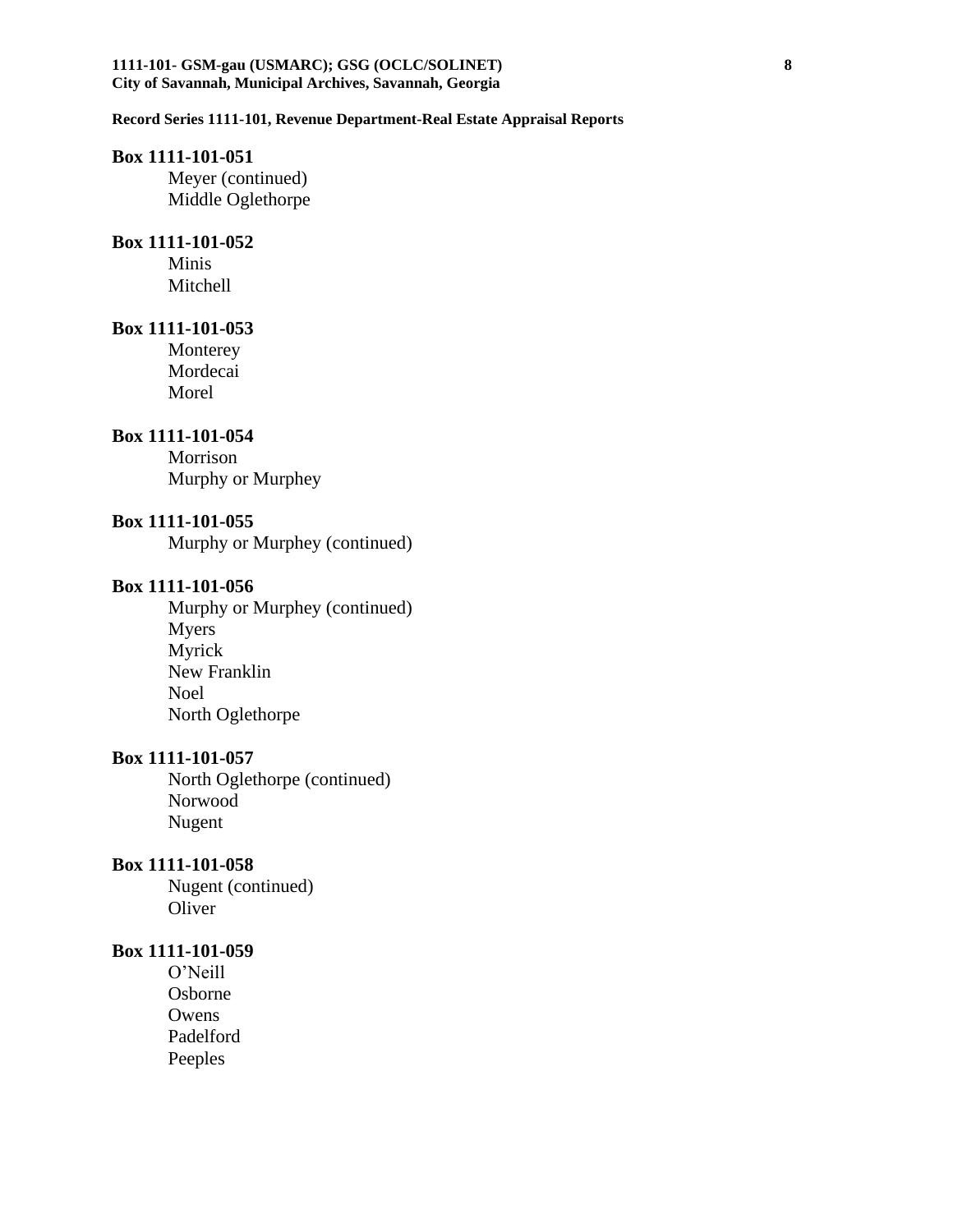#### **1111-101- GSM-gau (USMARC); GSG (OCLC/SOLINET) 9 City of Savannah, Municipal Archives, Savannah, Georgia**

#### **Record Series 1111-101, Revenue Department-Real Estate Appraisal Reports**

### **Box 1111-101-060**

Peeples (continued) Percival Pierpont

#### **Box 1111-101-061**

Pierpont (continued) Pulaski Purse

### **Box 1111-101-062**

Purse (continued) Purvis Railroad Randolph

### **Box 1111-101-063**

Ray Reppard Reynolds Richard Rivers

## **Box 1111-101-064**

Roberson Roberts

#### **Box 1111-101-065**

Roe Roos Rourke

#### **Box 1111-101-066**

Rourke (continued) Saliba Saussy

### **Box 1111-101-067**

Saussy (continued) Schley

# **Box 1111-101-068**

Schroder Schwarz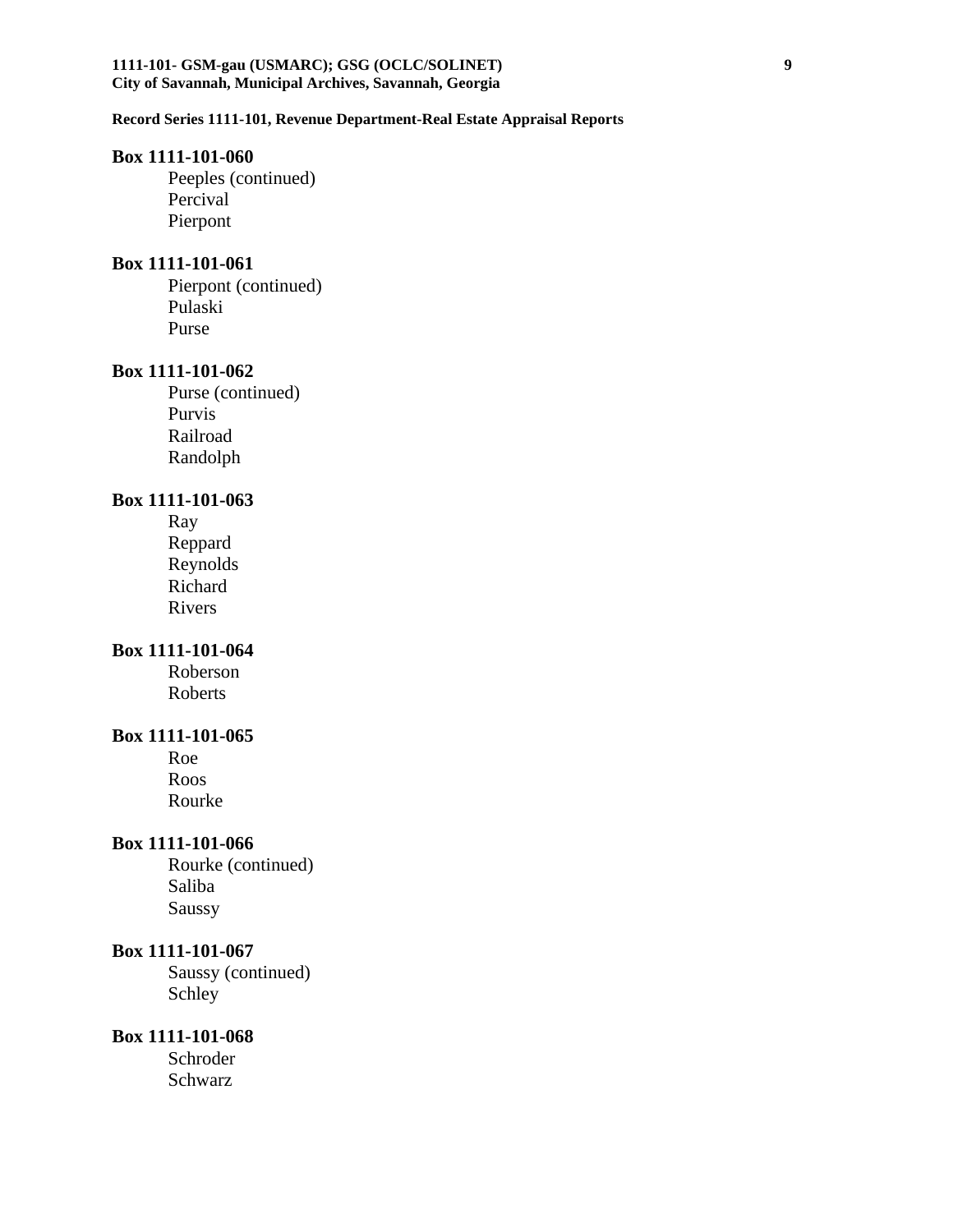#### **1111-101- GSM-gau (USMARC); GSG (OCLC/SOLINET) 10 City of Savannah, Municipal Archives, Savannah, Georgia**

### **Record Series 1111-101, Revenue Department-Real Estate Appraisal Reports**

#### **Box 1111-101-069**

Schwarz (continued) Screven Seabrook

#### **Box 1111-101-070**

Seabrook (continued) Sessoms

#### **Box 1111-101-071**

Sessoms (continued) Sheehan

## **Box 1111-101-072**

Sheehan (continued) Smith Solomons South Oglethorpe Southville

### **Box 1111-101-073**

Southville (continued) Stephens Stiles

# **Box 1111-101-074**

Sugden Sullivan Sutlive Telfair

### **Box 1111-101-075**

Teynac Thomas Thorpe Troup